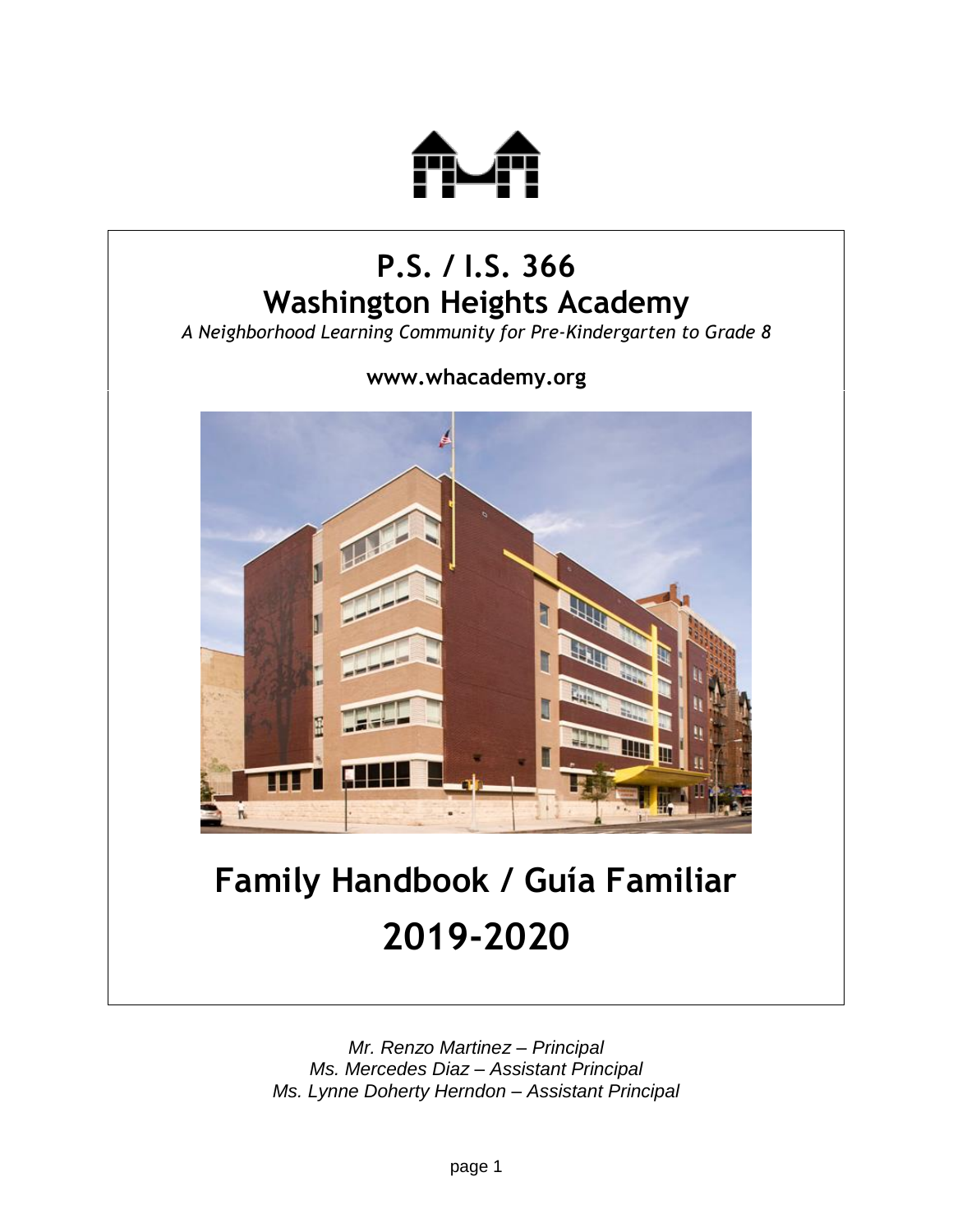

**PS/IS 366: Washington Heights Academy A Neighborhood Learning Community for Pre-Kindergarten to Grade 8 202 Sherman Avenue New York, NY 10034 212-304-3320 (phone) 212-304-3322 (fax)**

## **School Mission**

The mission of Washington Heights Academy is to prepare its students to respond to life's challenges and opportunities with confidence and intelligence. Our aim is to provide children with learning experiences that will foster a constructive growth mindset, strong self-esteem, responsible community involvement, and success in high school, college and career. Through high expectations and a rigorous academic curriculum that engages all students, we strive to raise critical thinkers and self-directed learners, and to support in students a love of learning—now and throughout their lives.

## **Misión de la Escuela**

La misión de la Academia de Washington Heights es preparar a sus estudiantes a responder a los desafíos y a las oportunidades de la vida con inteligencia y confianza. Nuestro objetivo es proporcionar a los niños experiencias de aprendizaje que fomente una mentalidad de crecimiento, fuerte autoestima, participación responsable en la comunidad, y éxito en la escuela secundaria, la universidad y la carrera. A través de grandes expectativas y instrucción rigurosa que involucre a todos los estudiantes, nos esforzamos para forjar estudiantes que puedan pensar críticamente y que tengan iniciativa propia. Deseamos inculcar en ellos un amor por el aprendizaje ahora y durante todas sus vidas.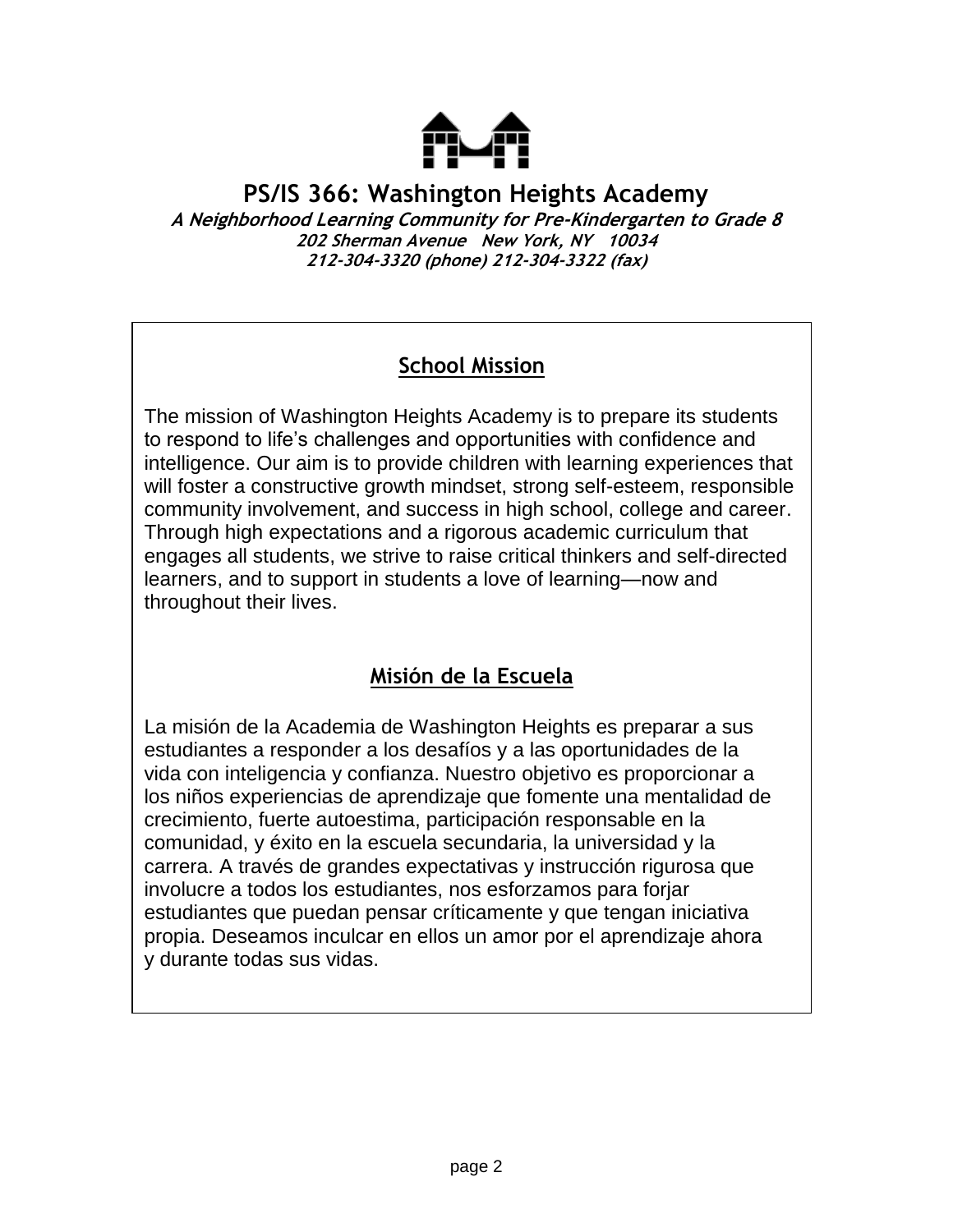

#### **PS/IS 366: Washington Heights Academy A Neighborhood Learning Community for Pre-Kindergarten to Grade 8**

Dear WHA Families:

Welcome to the 2019-2020 edition of the Washington Heights Academy Family Handbook! We have produced this handbook to help build and maintain strong connections among all members of our school community. We hope this handbook will help you:

- Understand more about Washington Heights Academy's mission and core principles.
- Find out how you can become involved in the life of the school.
- Find answers to questions about communication, behavioral expectations, academic enrichment, and other topics related to your child's learning.
- Get general information about school policies and procedures.
- Learn how to contact your child's teacher and other school staff.

#### *Support Our School*

*The success of Washington Heights Academy depends on complete engagement from every family. In order to help our school fulfill its mission, we urge you to participate as fully as possible in your child's education, and in the dayto-day life of our growing school.*

We hope you will review this handbook carefully and refer to it often. We look forward to working closely with all of our families in the year ahead.

Warm regards,

*Renzo Martinez Mercedes Diaz Lynne Doherty Herndon* Principal Assistant Principal Assistant Principal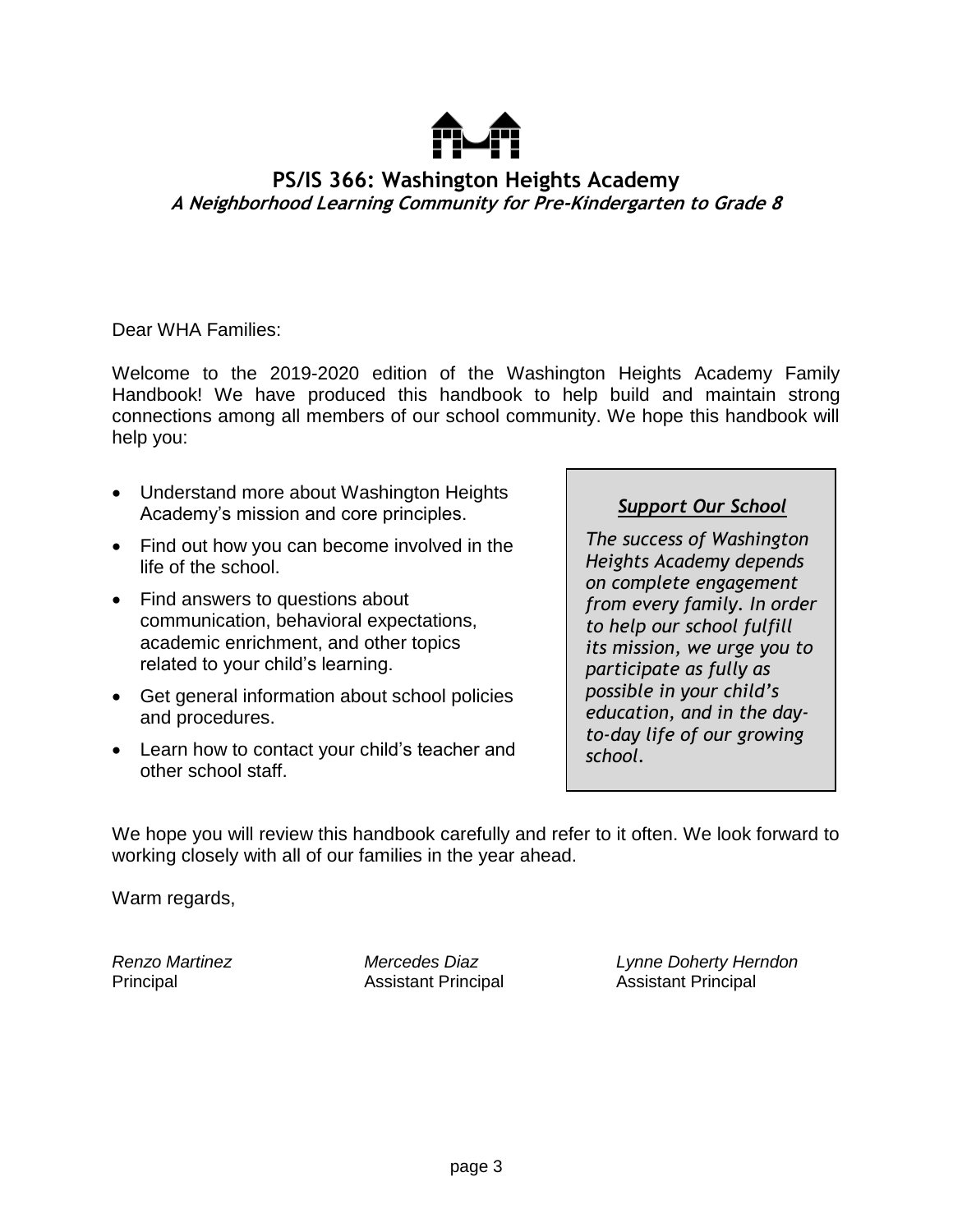**PS/IS 366: Washington Heights Academy 2019-2020 Family Handbook**



## **Table of Contents**

|    | I. School Overview                             | 5  |
|----|------------------------------------------------|----|
| Ⅱ. | <b>Admissions</b>                              | 6  |
|    | III. Family Engagement                         | 7  |
|    | IV. Communication                              | 8  |
|    | V. Behavioral Expectations                     | 9  |
|    | VI. Special Programs                           | 11 |
|    | <b>VII.</b> School Policies                    | 12 |
|    | VIII. Cell Phones and Other Electronic Devices | 13 |
|    | IX. School Safety                              | 15 |
|    | X. School Uniform                              | 16 |
|    | XI. School Food                                | 17 |
|    | <b>XII.</b> Health and Wellness                | 18 |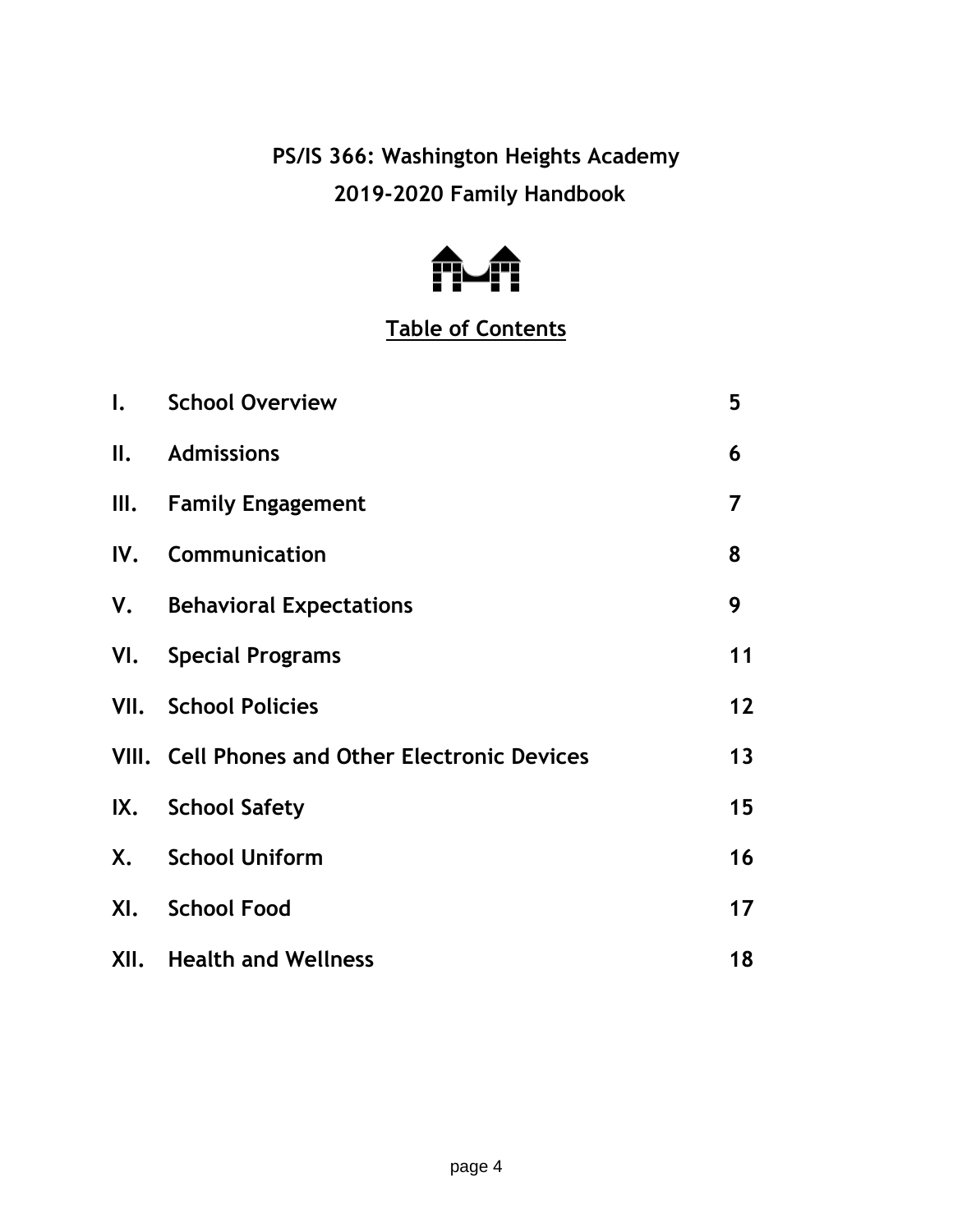## **I. School Overview**

**PS/IS 366: Washington Heights Academy** (WHA) is a Pre-Kindergarten to Grade 8 public school serving families from District 6 in Manhattan.

Washington Heights Academy offers a child-centered, academically rigorous program that promotes personal, social and academic success for all students. Student achievement is supported through high quality classroom instruction and active family participation. The Academy embraces an educational philosophy that places relationship at the center of teaching and learning—an emphasis that is reflected in the school's design.

#### **WHA School App!**

Washington Heights Academy has a school application that runs on cell phones and other mobile devices.

To access the app, simply search for **Washington Heights Academy** in the app store!



Family engagement is an essential part of our school community. To support our school vision, the Academy seeks families who are deeply committed to their children's education and who wish to be meaningfully involved in their children's school lives. We will build upon the strengths of each family in order to ensure that all of our children succeed.

**Core Principles:** Washington Heights Academy is founded on the following core principles:

- **Relationship is at the heart of teaching and learning.** An effective learning environment places meaningful relationships—among teachers, students, families and other community members—at its center.
- **Family involvement is key to children's academic success.** Families play an essential role in their children's education and should be invited to participate meaningfully in the life of the school.
- **Children learn by doing.** Children learn by handling materials, exploring their environments, planning projects and conducting experiments. Effective teaching encourages learning through discovery.
- **Education is multi-dimensional.** A well-rounded education should include not only mastery of information and skills, but opportunities for self-expression, artistic creation, personal reflection, critical thinking and the development of social, emotional and ethical competencies.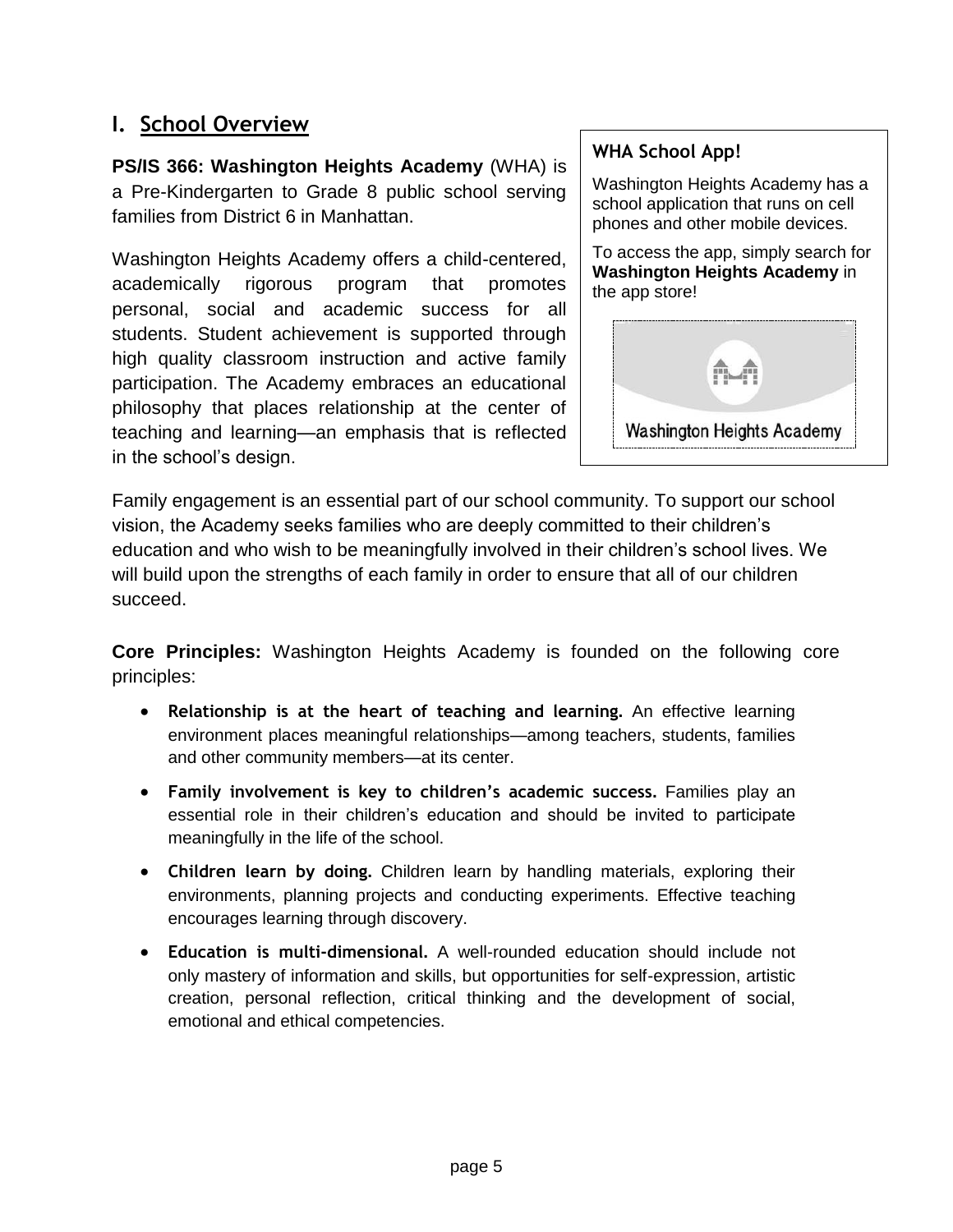#### **II. Admissions**

At Washington Heights Academy, we believe that all children have unique interests and talents. Therefore, we do not test or screen students for admission. Children enter the school through the application process established by the New York City Department of Education.

In accordance with NYC Department of Education policy, children who are currently enrolled in WHA's Pre-Kindergarten program receive priority (after siblings) in the admissions process. Please note, however, that children attending Pre-Kindergarten at WHA are not guaranteed admission to Kindergarten at the school.

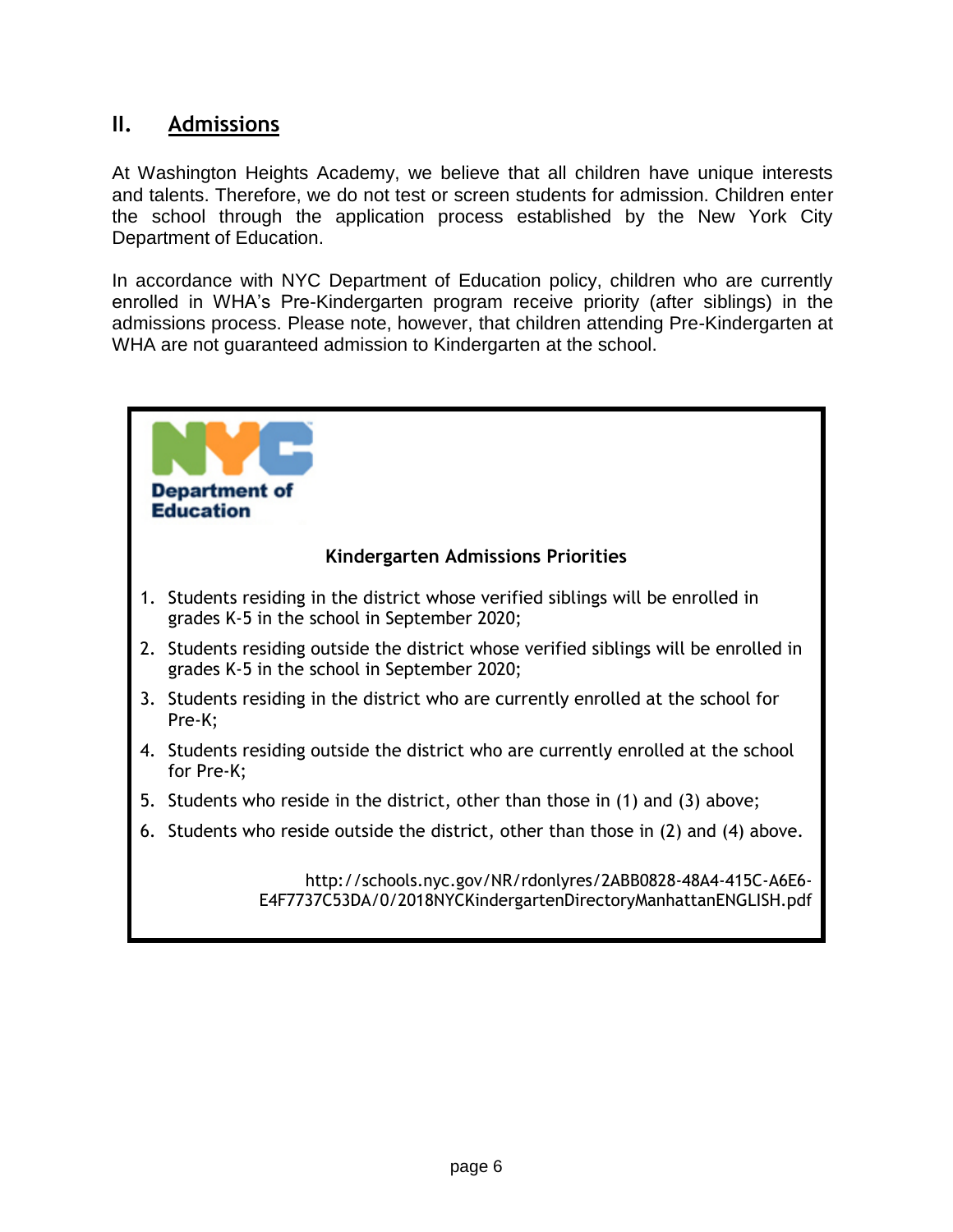## **III. Family Engagement**

At WHA, families get to know teachers, school staff and each other through meetings, workshops, classroom activities and special school-wide events*.* 

Families may support the Academy in many ways, such as joining the Parent-Teacher Association; volunteering in the classroom; serving on committees; donating classroom materials; planning and participating in special events; performing community outreach; serving as bilingual translators; contributing to WHA publications; seeking funds to enrich children's school experiences; or assisting with long-range planning to support the Academy's continued growth and success.

We welcome the participation of all parents in a variety of ways. Every effort has a positive impact on our children and on the school as a whole.

**Family Volunteers**: The support of our family volunteers can take many forms, from assisting with classroom activities to working on projects in the main office. Teachers may call on parents when they need field trip chaperones or special assistance for a classroom project. Parents also help out at Family Learning Nights and other special events. Parents may contact the Parent Coordinator to offer their assistance. Your help will always be appreciated!

| <b>Class Parents</b>                                                                                                                                                                                                                                                        |  |
|-----------------------------------------------------------------------------------------------------------------------------------------------------------------------------------------------------------------------------------------------------------------------------|--|
| Class Parents serve as liaisons<br>between the classroom teacher<br>and other parents, helping to<br>coordinate classroom events<br>and supporting the teacher as<br>necessary. Please let your<br>child's teacher know if you<br>would like to volunteer for this<br>role. |  |

**Parent-Teacher Association (PTA):** Through its monthly meetings and various functions, the PTA provides a forum for collaboration among parents, teachers and administration. PTA members plan and implement special events and fundraising activities on behalf of the school. Elected PTA officers coordinate activities and represent the school in district and citywide meetings.

**School Leadership Team (SLT):** The SLT is responsible for guiding the school's educational direction and aligning resources to support these priorities. Its core responsibilities include producing an annual Comprehensive Educational Plan (CEP) and developing a school-based budget aligned with the CEP. As mandated by the Department of Education, the SLT is comprised of parents (including the PTA president), school staff, the United Federation of Teachers (UFT) representative, and the Principal. Members of the SLT are elected in two-year terms.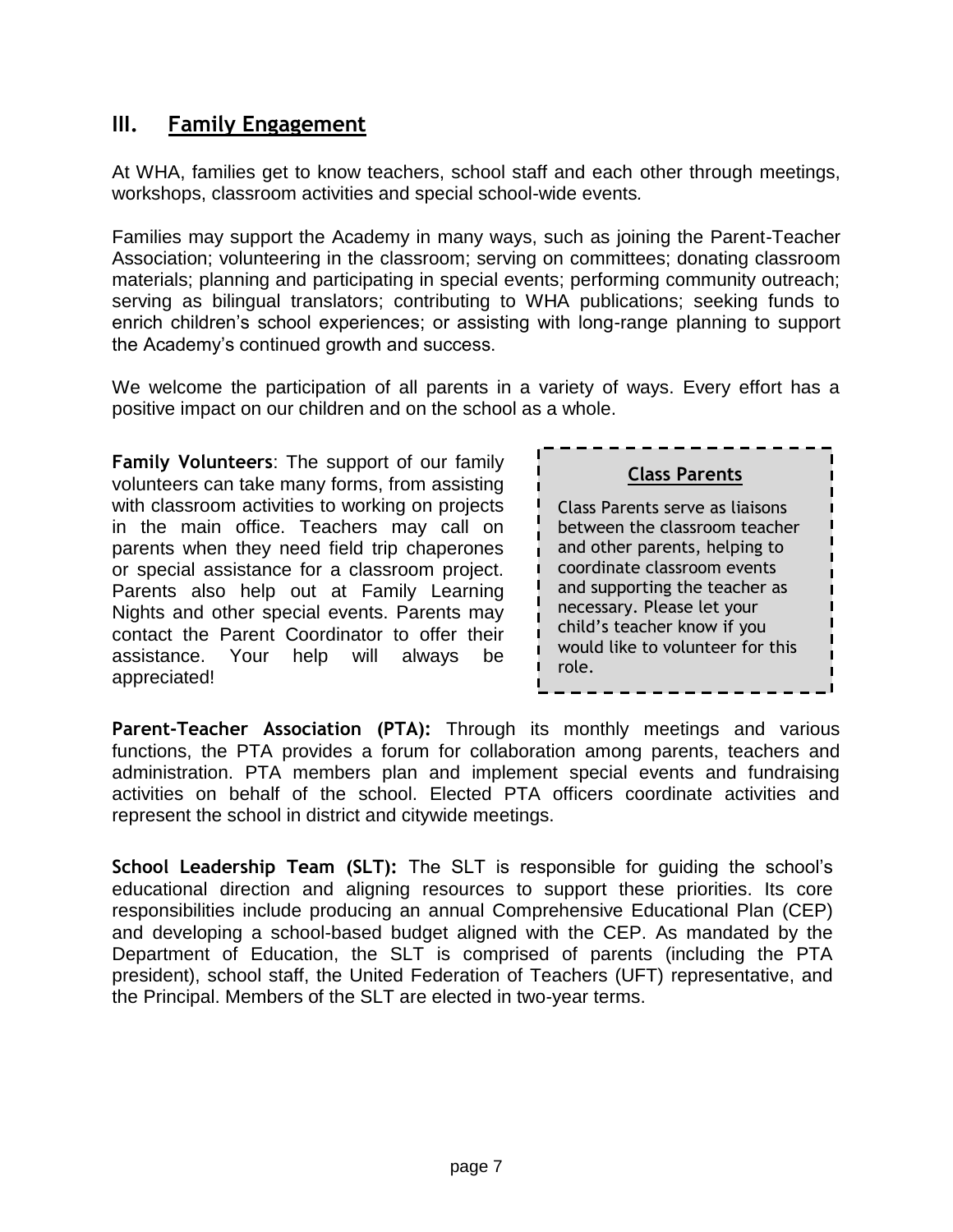## **IV. Communication**

At WHA, communication begins at the classroom level with conversations between parents and their children's teachers, and extends throughout the school in a variety of ways.

## **News in the Homework Folder**

Be sure to check your child's folder each day for homework assignments, notes from the teacher, classroom news and important notices from the school.

**Communicating with your child's teacher**: Our teachers are committed to building successful working relationships with all families. Through ongoing communication with your child's teachers, you will develop a trust that will allow you to share information, solve problems, and celebrate achievement. If you would like to speak with your child's teacher, please contact the teacher via phone, email, or a note in the homework folder. The teacher will get back to you as soon as possible.

During the school day, teachers are intently focused on teaching our children, planning lessons, and conferring with colleagues. Please do not "drop in" on teachers. They will be unable to meet with you without an appointment.

**Open School Night:** On Open School night, the teacher presents an overview of the curriculum for the year. Parents will learn about major subject areas, the socialemotional curriculum, special projects, homework expectations, and routines for communicating with the teacher.

**Parent-Teacher (Report Card) Conferences:** The parent-teacher conference is an opportunity to review your child's progress, identify strengths, set goals, and make plans to support your child's learning. We encourage all parents to attend these important conferences, which take place in November and March.

**WHA Newsletter:** The WHA newsletter includes news from the PTA, articles by parents and school staff, and a calendar of upcoming events. Look for the latest edition in your child's homework folder or pick up an extra copy in the school lobby.

#### **WHA School App!**

Washington Heights Academy has a school application that runs on cell phones and other mobile devices. You can check for updates from wherever you are and also receive important notifications from school. To access the app, simply search for **Washington Heights Academy** in the app store! You may also visit the WHA website at <http://www.whacademy.org/>.

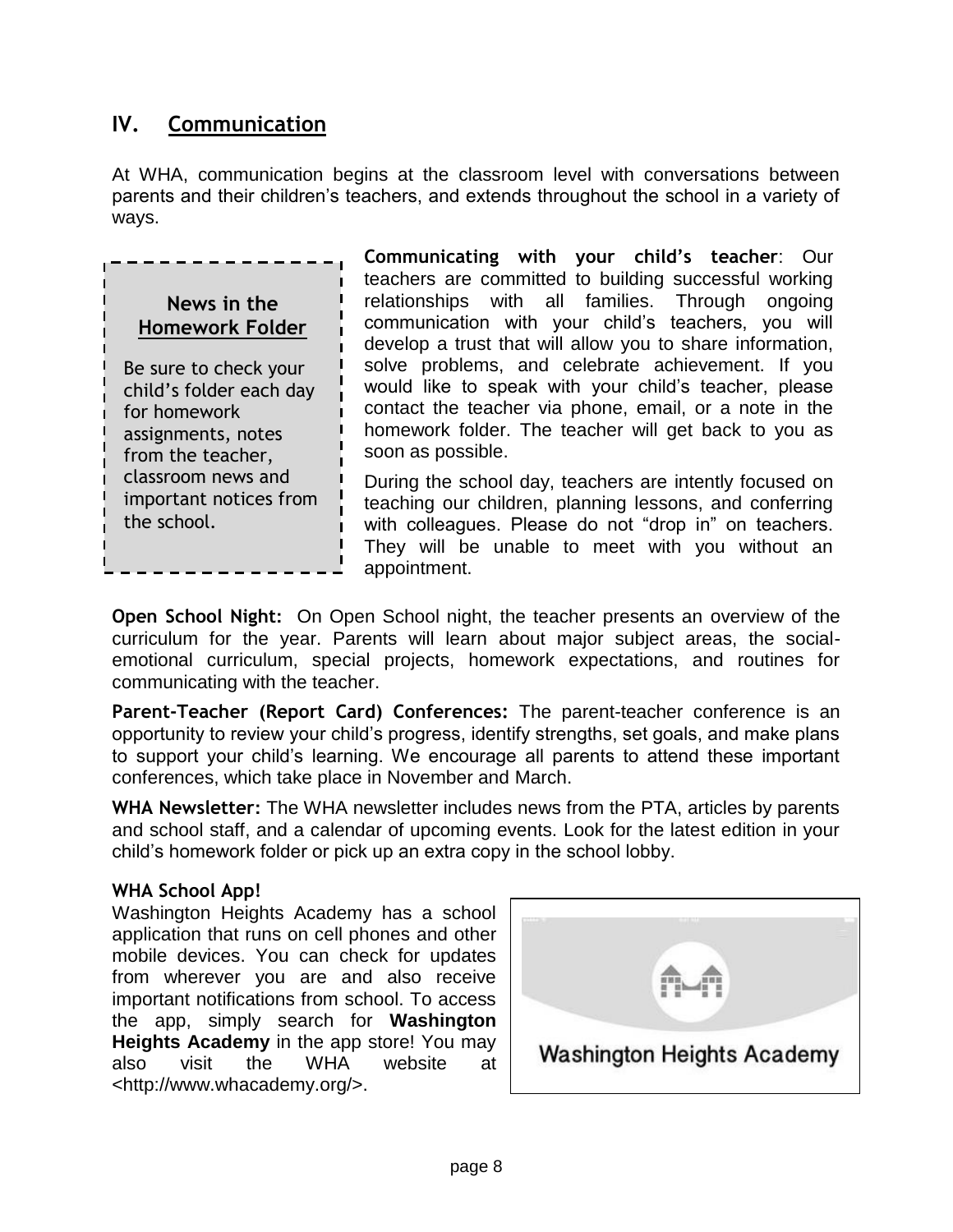## **V. Behavioral Expectations**

At WHA, we strive to provide positive discipline in the context of caring classrooms and to foster in all students a strong sense of respect—for themselves and for all members of the school community. Students are actively encouraged to apply practical "Life Skills" such as patience, perseverance and problem solving in their daily experiences at school.

While discipline begins with the classroom teacher, school administration plays an active role in defining and enforcing behavioral expectations for all children. Our aim is to establish consistent expectations and positive reinforcement through ongoing communication between home and school. We strive to be in touch with parents through phone calls, written communications and personal conversations throughout the year.

Administrators, teachers and staff members follow guidelines from the New York City Department of Education's Disciplinary Code, with the aim of thoughtfully educating children in the behavioral expectations of the school.

> <http://schools.nyc.gov/RulesPolicies/> DisciplineCode/default.htm

#### **Safety and Respect**

A successful school must provide a safe and supportive learning environment in which children and adults respect each other's differences and celebrate the opportunity to learn from one another.

Our school vision emphasizes the development of social, emotional and ethical competencies as significant contributors to academic success. Specific supports include:

- **Positive Behavior Interventions and Supports**, a system designed to improve student behavior and create a positive school climate and culture.
- **Responsive Classroom,** a researchbased approach that serves as an essential support for WHA's emphasis on social-emotional education in Kindergarten to Grade 5.
- **Middle School Advisory,** a special program for Grades 6 to 8 that provides students with a safe space to address academic, social, emotional and ethical concerns.

In keeping with these guidelines, you can expect to hear from your child's teacher if:

- The teacher needs your input and support in addressing a situation that involves your child.
- The teacher believes your child could apply more effort to his or her work.
- Your child is not doing his or her work consistently.
- ◆ Your child is not completing his or her work at a satisfactory level.
- Your child is causing distraction during instruction.
- There has been an incident of concern between your child and another student.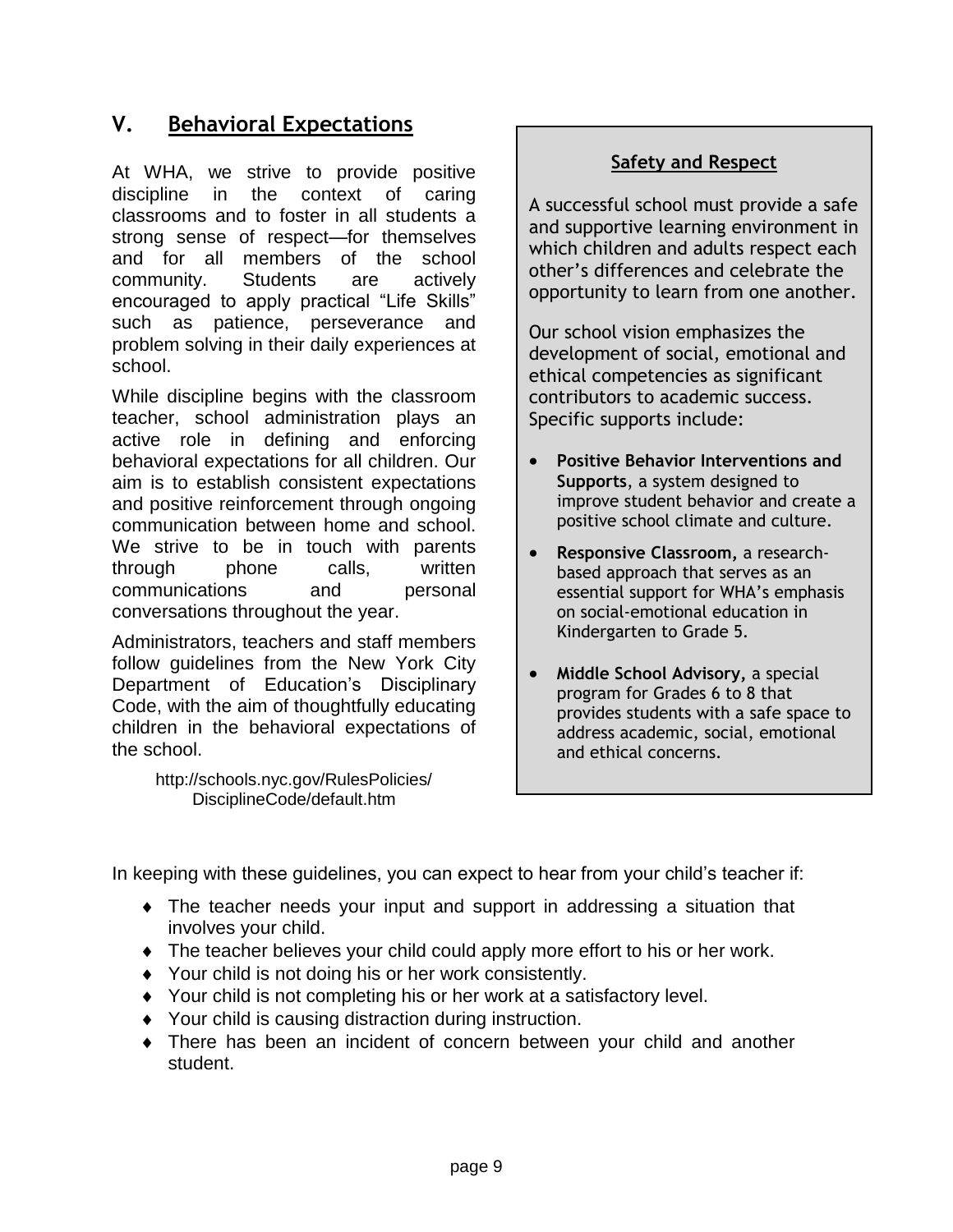You can expect to hear from a school staff member if:

- Your child was hurt during school in an accident or incident.
- Your child is sick or visibly uncomfortable at school.
- Your child is missing formal paperwork or documents at the school.
- ◆ Your child has not been picked up on time.
- Your child is excessively late or absent (averaging more than once a month for over 3 months).
- Your child has come to school inappropriately dressed.
- Your child is not consistently wearing his or her school uniform. **Families who choose to join the WHA community are expected to adhere to the school's uniform policy.**

You can expect to hear from the Principal or Assistant Principal if:

- Your child has violated any provision of the NYC Department of Education Discipline Code.
- Your child has used inappropriate language with or displayed disrespectful behavior toward any member of our school community.
- A behavior plan is being put into place for your child as a result of a disciplinary action by administration.
- ◆ Your child has been or will be suspended.

#### **If your child has had an incident with another child, please contact administration immediately to express your concerns. Parents must not approach other people's children to address disciplinary matters.**

If you have any questions or concerns about your child's behavior or about the behavioral expectations of our school, please do not hesitate to contact us.

#### **Classroom Management**

In keeping with our school philosophy, all staff members are supported in the development of positive systems of classroom management that include:

- Collaborative rule-making.
- Intrinsic rewards (the satisfaction of trying one's hardest and taking pride in one's results).
- Positive reinforcement (e.g., meaningful praise, increased responsibility, lunch with the teacher, "good news" notes to parents, positive calls home).
- Logical consequences (e.g., suspending a privilege if a student demonstrates that he or she is not yet able to use that privilege responsibly; restoring or increasing privileges when a student has earned them).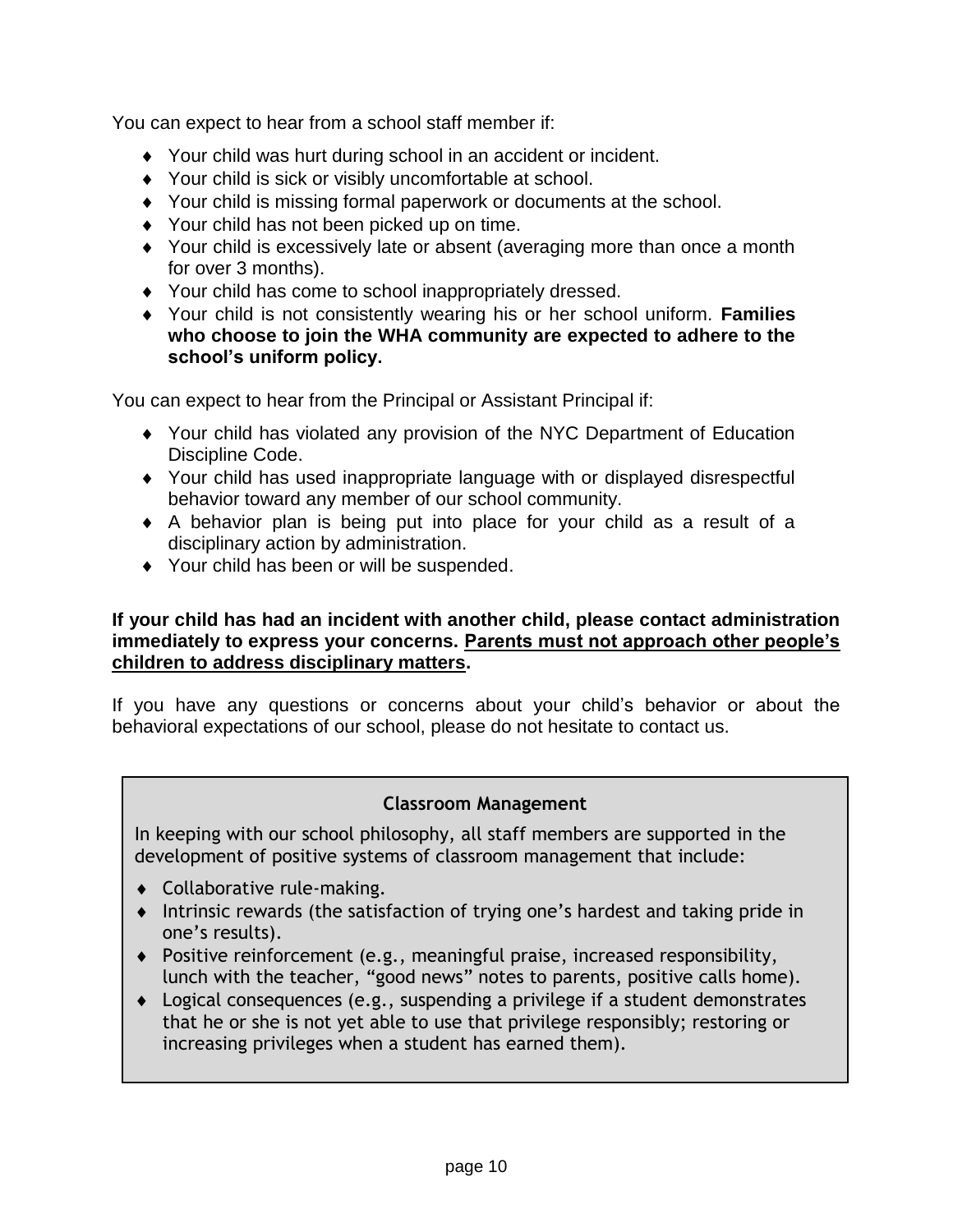#### **VI. Special Programs**

#### **Academic Support**

Regular assessments allow our teachers to meet students at their current academic levels and to help them progress. Students who require extra support are served according to their needs through a variety of programs, including:

- English Language Learner Support (ELL)
- Academic Intervention Services (AIS)
- Special Education Services: ICT/SETSS, Related Services (Speech Therapy,

Occupational Therapy, Physical Therapy, Counseling)

- Extended Day (After School Academic Enhancement Program)
- Saturday Academy and Vacation Academy

We are committed to providing your children with every opportunity to be successful at WHA. Please contact your child's teacher if you feel your child would benefit from additional academic supports or enrichment programs.

#### **Enrichment Programs**

Through the New York City Department of Youth and Community Development's **COMPASS** (Comprehensive After School System) and **SONYC** (School's Out NYC) programs, WHA provides a variety of out-of-school-time programming for students in elementary and middle school. We will also continue our relationship with the **New York Cares School Success Initiative**, which offers children's activities as well as adult programming. Other enrichment programs include:

- Ballet Hispánico
- Chess in the Schools
- College Access for All
- Dancing Classrooms
- LEAP: Learning through an Extended Arts Program
- LINC (Literacy Inc.): Reading Buddies
- Yeshiva University START Science

#### **Sports**

- Morning Fitness Program
- Basketball
- Soccer
- Track & Field
- Volleyball

Please let us know if you are aware of any community-based organizations that might be interested in partnering with our school. We are always seeking new ways to support and enrich our students' opportunities to learn and grow.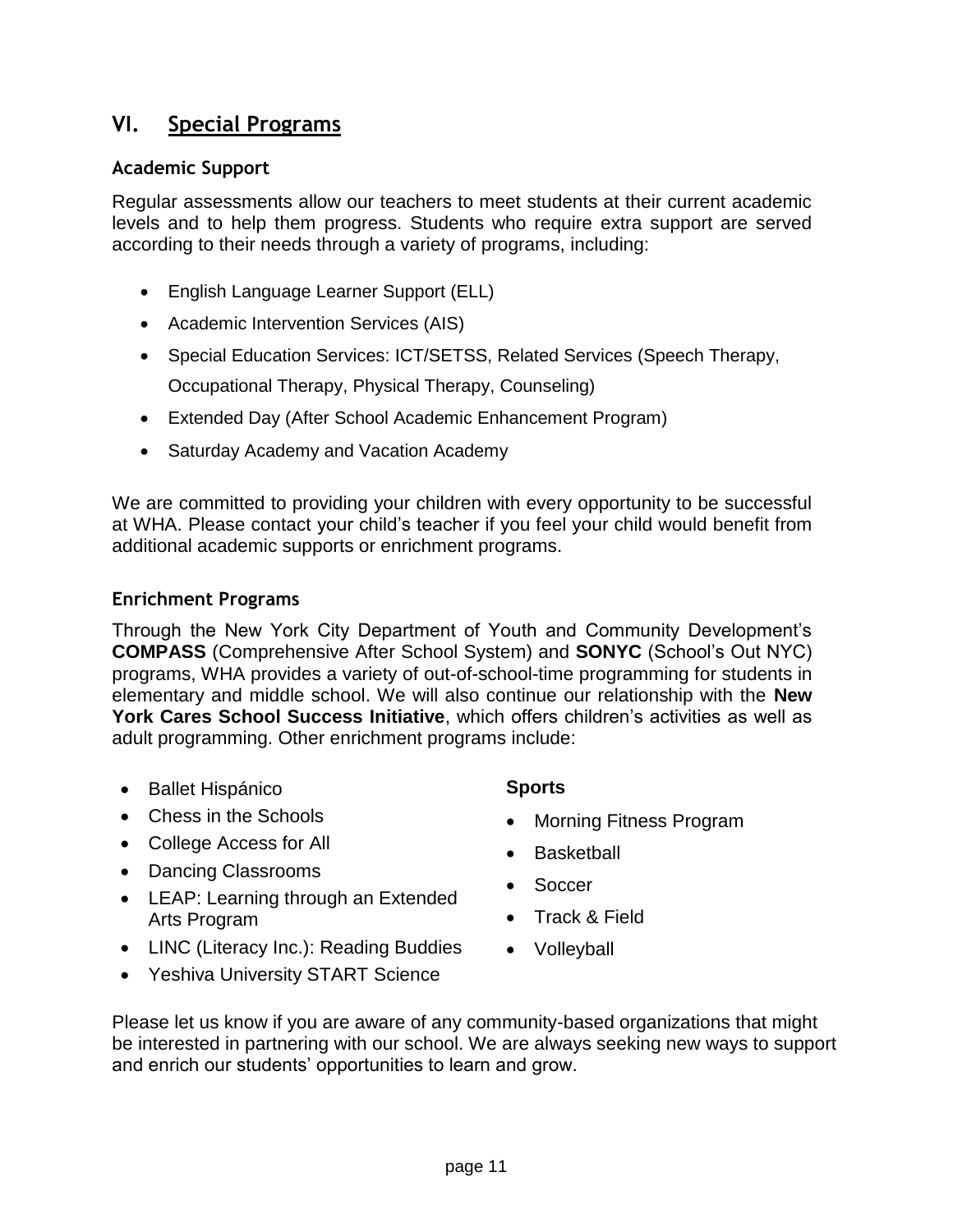## **VII. School Policies**

**Start-of-Year Paperwork:** Please make sure that all paperwork is submitted promptly and that all information is accurate and up-to-date. Court papers must be submitted to the main office, along with the blue emergency card, emergency pick-up list and other required documents, during the first week of school.

**School Hours**: Regular school hours (Monday through Friday) are from **8:20 AM–2:40 PM**. The school opens for breakfast each morning at **7:50 AM.** To ensure the safety of all children, students cannot be left unattended in the building lobby. **Therefore, students should not be dropped off at school or arrive unaccompanied before 7:50 AM.**



**Arrival:** Pre-Kindergarten students arrive at 8:20 AM and have breakfast in the classroom. All other students may arrive at school between **7:50 AM** and **8:15 AM**. If your child will be eating breakfast at school, he or she should arrive no later than **8:00 AM** in order to have time to eat before being picked up by the classroom teacher at **8:20 AM**.

**Dismissal (2:40 PM):** Students are dismissed each day from designated school exits by their classroom teachers. Students in Grades 4 to 8 who have permission to walk home unaccompanied by an adult are released first. Other students are released to their approved guardians. Students whose parents are late in picking them up are taken to the Cafeteria.

#### **We ask parents to make every effort to pick children up on time each day.**

**Transportation:** Metrocards for eligible students can be obtained in the main office. To determine whether your child is eligible for busing, please contact the main office. The school support staff will help you make the necessary arrangements.

**Absence:** Children are expected to be in school every day unless they are ill. Doctor's visits and other appointments should be scheduled outside of school hours whenever possible. **If your child must miss school, please call the school office (212-304- 3320) by 8:20 AM to notify the staff that your child will be absent.** When the child returns to school, please write a note to the classroom teacher explaining the absence and submit a doctor's note if available. If a child is absent from school for three consecutive days or more, a doctor's note is required.

#### **Lateness**

Your child starts the day at a disadvantage if he or she is late for school. Furthermore, it is a disservice to other children when one of their classmates is consistently tardy. **If your child arrives to school after 8:20 AM, he or she must receive a late pass before proceeding to his or her classroom.**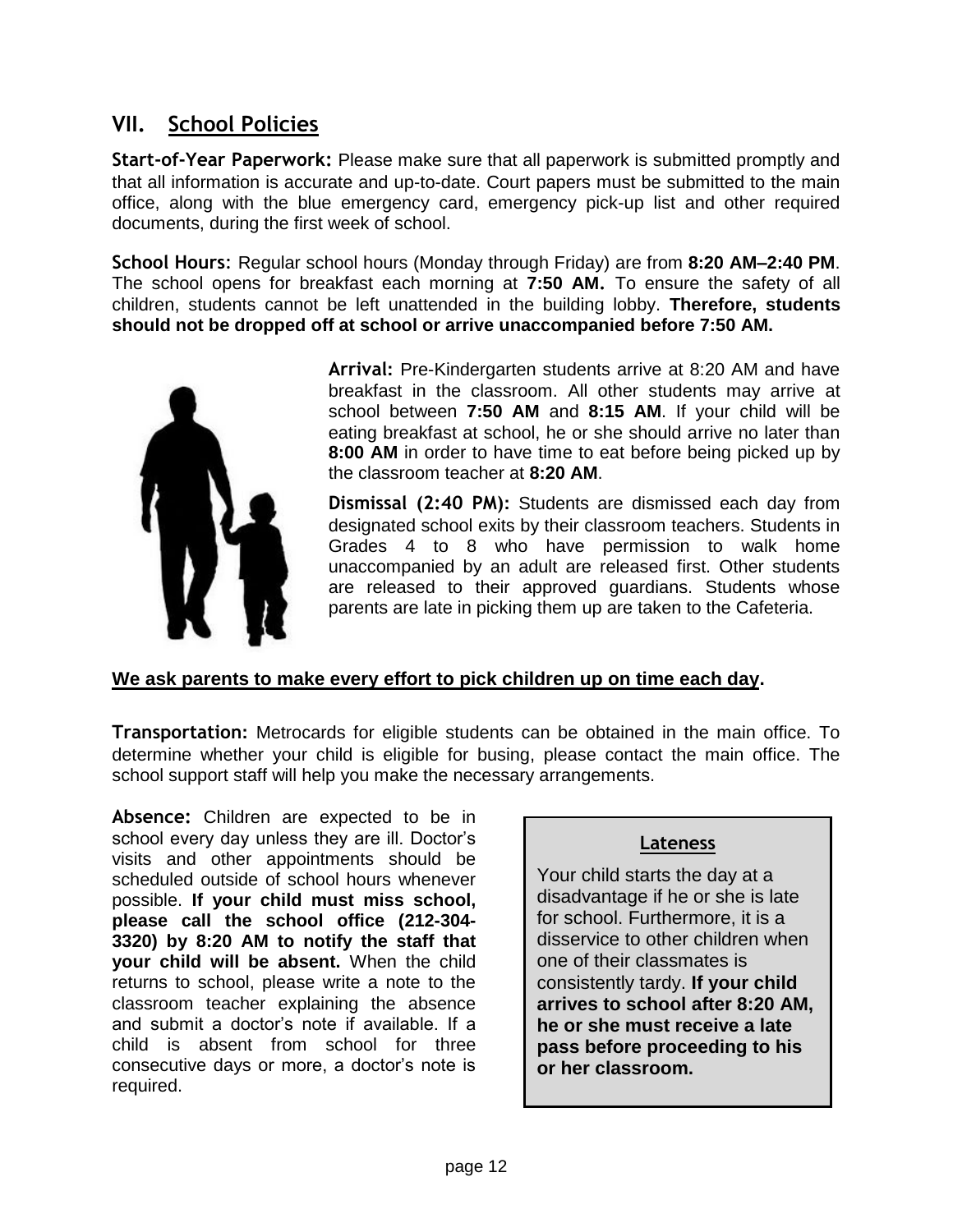## **VIII. Cell Phones and Other Electronic Devices**

The **Policy for Cell Phones and Other Electronic Devices** for **PS/IS 366: Washington Heights Academy** (WHA) is in accordance with DOE guidelines and has been discussed and approved by the WHA **School Safety Committee** and **School Leadership Team**. The guidelines below will establish the circumstances under which these devices may be used and the procedures for confiscation and return, if necessary.

#### **Cell Phones & Other Electronic Devices**

- Students in **Grades 4, 5, 6, 7** and **8** are permitted to bring **cell phones** to school in accordance with procedures outlined under "Use of Cell Phones," below.
- Students **younger** than Grade 4 are **not** permitted to bring cell phones to school.
- Students may **not** bring the following **electronic items** to school, as they may cause excessive distraction and safety issues:



- o laptops, tablets, iPads and other similar computing devices
- o portable music or entertainment systems

#### **Use of Cell Phones**

- Some families of students in **Grades 4-8** may want children to carry a cell phone so they can communicate with them on the way to or from school. In this case, students must **turn off** the phone upon arrival at school and must keep the phones **in their backpacks** for the entire school day.
- **Cell phones may not be used during school hours**. Students will **not** be able to receive or make cell phone calls, or receive or send text messages, during school hours.
- **Cell phones must remain off during school hours**, including instructional time, quizzes, tests, fire drills or other emergency preparedness exercises.
- **Cell phones may not be used on school premises**, including classrooms, hallways, bathrooms, cafeteria or the school yard.
- **Cell phones and other electronic devices are not permitted on school trips or during any other school-sponsored events**.
- If a parent wishes to speak with a child during the school day, the parent should call the **Main Office** at **212-304-3320**, **ext 0**, and speak to office staff. A staff member will then relay a message to the student.
- If necessary, students may call their parents from the **Main Office** during the school day.
- **Only** in the case of a **school-wide** or **city-wide emergency** may students call parents from cell phones during the day. If such a case arises, the administration will give permission for students to use their phones.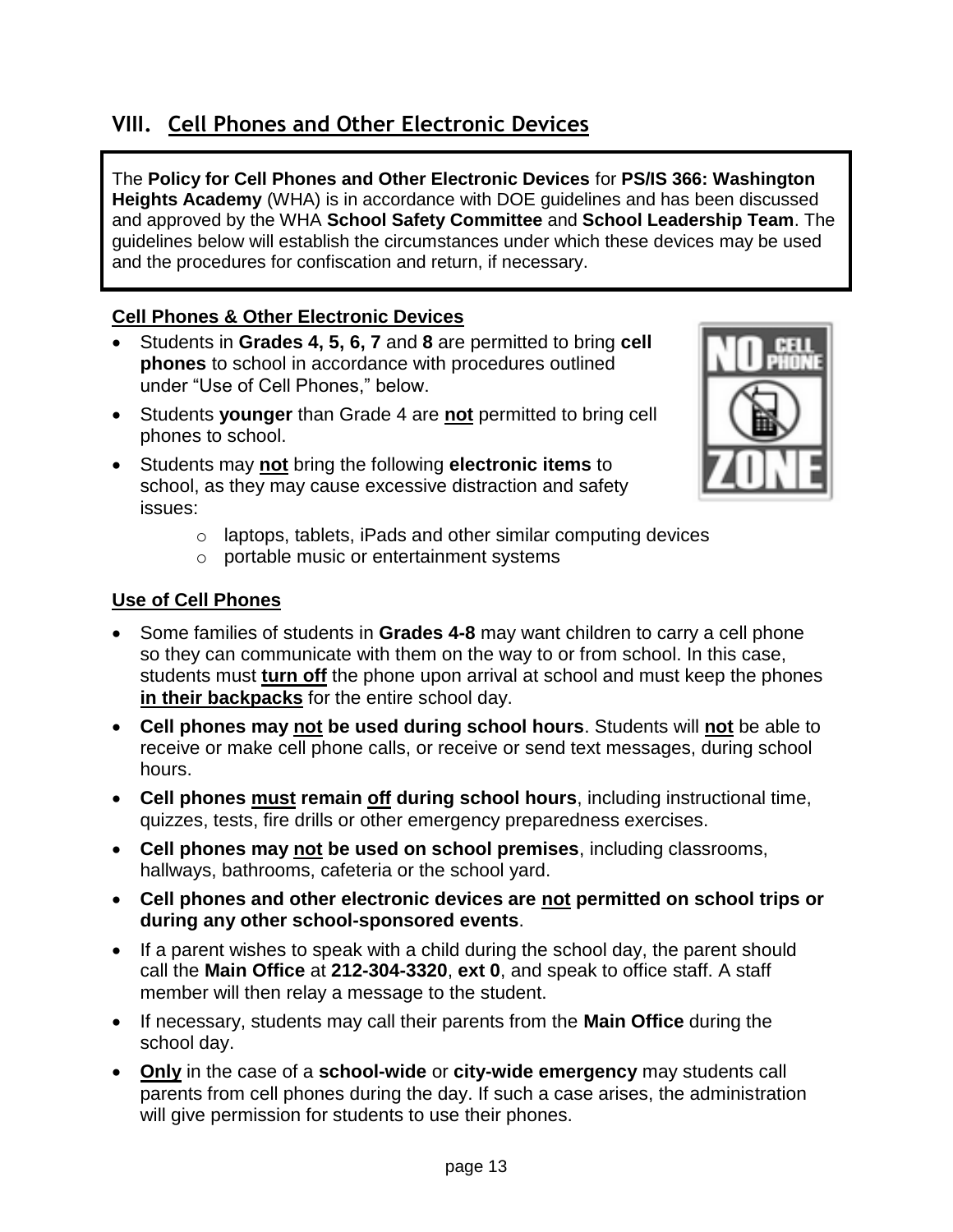#### **Violations of Policy**

Students who use cell phones or who bring computing devices and/or portable music or entertainment systems in violation of the DOE's Discipline Code, the above-stated policy and/or the DOE's Internet Acceptable Use and Safety Policy will be subject to discipline in accordance with the guidance interventions and disciplinary responses set forth in the Discipline Code. If the school confiscates a cell phone, computing device, or portable music or entertainment system for violation of the DOE's Discipline Code, the above-stated policy, and/or the Internet Acceptable Use and Safety Policy, the Principal or Principal's designee will contact the student's parent.

Confiscation and return of such items will be handled as follows:

- 1. **First offense** will result in confiscation of the phone, with the requirement that a parent or legal guardian come to the school for the return of the confiscated item.
- 2. **Second offense** will result in confiscation of the phone, with the requirement that a parent or legal guardian come to the school for return of the confiscated item **and** the understanding that the student has lost the privilege of bringing the cell phone to school.
- 3. **Third offense** will result in the device being retained until the end of the school year, with the requirement that a parent come to the school for return of the confiscated item.

#### **Serious Infractions**

Serious infractions, including **inappropriate use of cell phones or other electronic devices**, will be officially reported to the Department of Education using the **On-line Occurrence Reporting System** (OORS). Such violations will also result in forfeiture of the privilege of bringing a phone to school. Inappropriate uses of cell phones and other electronic devices include, but are not limited to, the following:

- Texting
- Taking and/or showing photos and/or videos to others
- Voice recording of staff or students
- Videotaping of staff or students
- Videotaping of the interior or exterior of the school or grounds
- Accessing inappropriate internet sites

**Accessing inappropriate internet sites may result in additional disciplinary action, including notification of the DOE Legal Department.** It is the school's policy to respect the privacy of students. Therefore, the content of confiscated phones will not be examined by school personnel. This content may be examined by the DOE Legal Department if warranted, however, and may lead to further disciplinary action.

#### **Please Note**

- The school will **not** be responsible for loss or damage to phones and/or other electronic devices that are brought to school or to any school-sponsored events.
- The school will **not** investigate lost or damaged phones and/or other electronic devices.
- The school will **not** hold another student responsible for theft, damage or restitution of a cell phone or any other electronic device.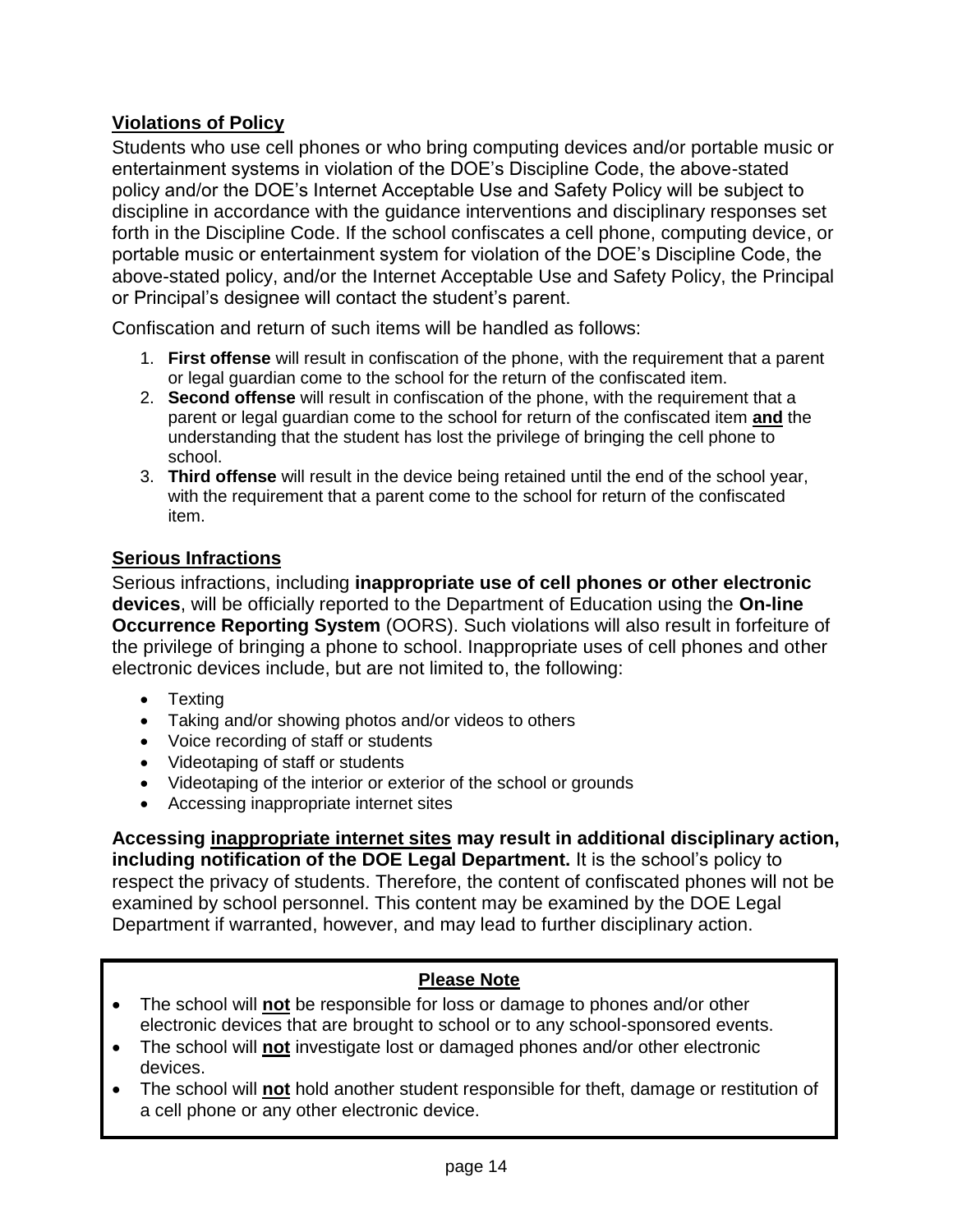## **IX. School Safety**

The safety of children, parents and staff is of paramount importance at every school. For this reason, we must insist that all visitors to the school respect the following policies and procedures:

**Visitors:** Please use only the **main entrance** when entering or exiting the building. As per DOE safety regulations, all visitors are required to provide identification and sign in with our School Safety Officer upon entering the school. **After signing in, all parents must proceed directly to their destination (e.g., PTA room, Main Office).** Parents should not remain at the security desk for extended periods of time. DOE regulations prohibit visitors from having extended conversations with the School Safety Officer or sitting behind the Security Desk.

**Elevators:** We are sorry, but the elevators require a key card and may therefore be used only when visitors are accompanied by a staff member. Please let the School Safety Officer know if you require the use of the elevator, and we will do our best to accommodate you.

**Supervision of Children:** We strive to create an atmosphere that is welcoming to all students and families. It is of utmost importance, however, that no children (including siblings) be left unattended at any time. When visiting the school, all siblings must remain in the same room with their parent or caregiver at all times, and must be carefully supervised so that accidents do not occur.

Due to safety concerns, children may re-enter the building after school hours only if they are accompanied by an adult. Department of Education policy stipulates that children may not be in any school building if a School Safety Officer is not on active duty.



Washington Heights Academy is a uniform school. We believe that uniforms not only reduce comparisons and competition with regard to clothing, but signify a sense of unity and commitment to our school community.

**All families who choose to join the WHA community are expected to adhere to the school's uniform policy.** In support of this policy, please follow the guidelines on the next page.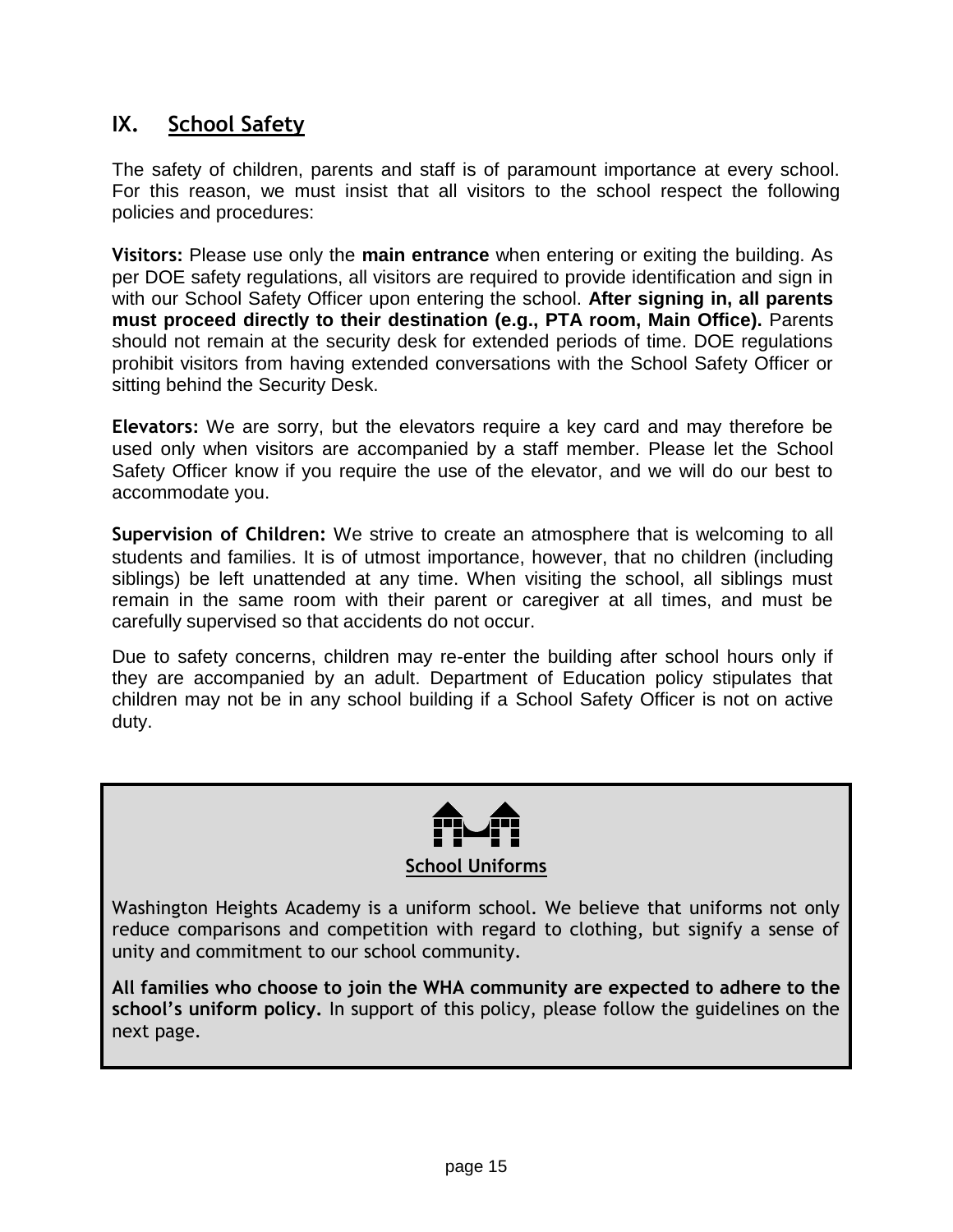## **X. School Uniform**

All families who choose to join the WHA community are expected to adhere to the school's **uniform policy.** We believe that uniforms not only reduce comparisons and competition with regard to clothing, but signify a sense of unity and commitment to our school community. Students are required to wear their **uniform colors** throughout the year. Please see guidelines below.

|               | <b>Boys &amp; Girls</b>                                                                                                                                    |                                                                                                                                                                                                                                               |  |  |
|---------------|------------------------------------------------------------------------------------------------------------------------------------------------------------|-----------------------------------------------------------------------------------------------------------------------------------------------------------------------------------------------------------------------------------------------|--|--|
| Pre-          | light blue polo shirt                                                                                                                                      |                                                                                                                                                                                                                                               |  |  |
| Kindergarten  | dark blue sweatpants or yoga pants                                                                                                                         |                                                                                                                                                                                                                                               |  |  |
|               | sneakers or comfortable shoes                                                                                                                              |                                                                                                                                                                                                                                               |  |  |
|               | <b>Boys</b>                                                                                                                                                | Girls                                                                                                                                                                                                                                         |  |  |
|               | light blue polo or collar shirt                                                                                                                            | light blue polo or blouse                                                                                                                                                                                                                     |  |  |
| Kindergarten- | navy blue pants or shorts                                                                                                                                  | navy blue jumper, skort, pants or<br>shorts (no short shorts)                                                                                                                                                                                 |  |  |
| Grade 4       | In cooler weather, students in Pre-Kindergarten to Grade 4 may wear a light blue<br>or navy blue sweater (pullover or cardigan) over the standard uniform. |                                                                                                                                                                                                                                               |  |  |
|               | PLEASE NOTE: Sweaters must be blue.                                                                                                                        |                                                                                                                                                                                                                                               |  |  |
|               | <b>Boys</b>                                                                                                                                                | <b>Girls</b>                                                                                                                                                                                                                                  |  |  |
|               | navy blue polo<br>٠                                                                                                                                        | • navy blue polo or blouse                                                                                                                                                                                                                    |  |  |
|               | khaki (beige) pants (no jeans)<br>$\bullet$                                                                                                                | • khaki (beige) skort or slacks (no jeans)                                                                                                                                                                                                    |  |  |
|               | black, navy blue or white<br>shoes/sneakers                                                                                                                | • black, navy blue or white<br>shoes/sneakers                                                                                                                                                                                                 |  |  |
| <b>Grades</b> | black belt                                                                                                                                                 | • dark blue knee socks or tights                                                                                                                                                                                                              |  |  |
| 5–8           |                                                                                                                                                            | In cooler weather, students in Grade 5-8 may wear a NAVY BLUE<br>sweater (pullover or cardigan) or <b>NAVY BLUE</b> sweatshirt over the<br>standard uniform.<br>PLEASE NOTE: Top outer layer of uniform (shirt or sweater) must be NAVY BLUE. |  |  |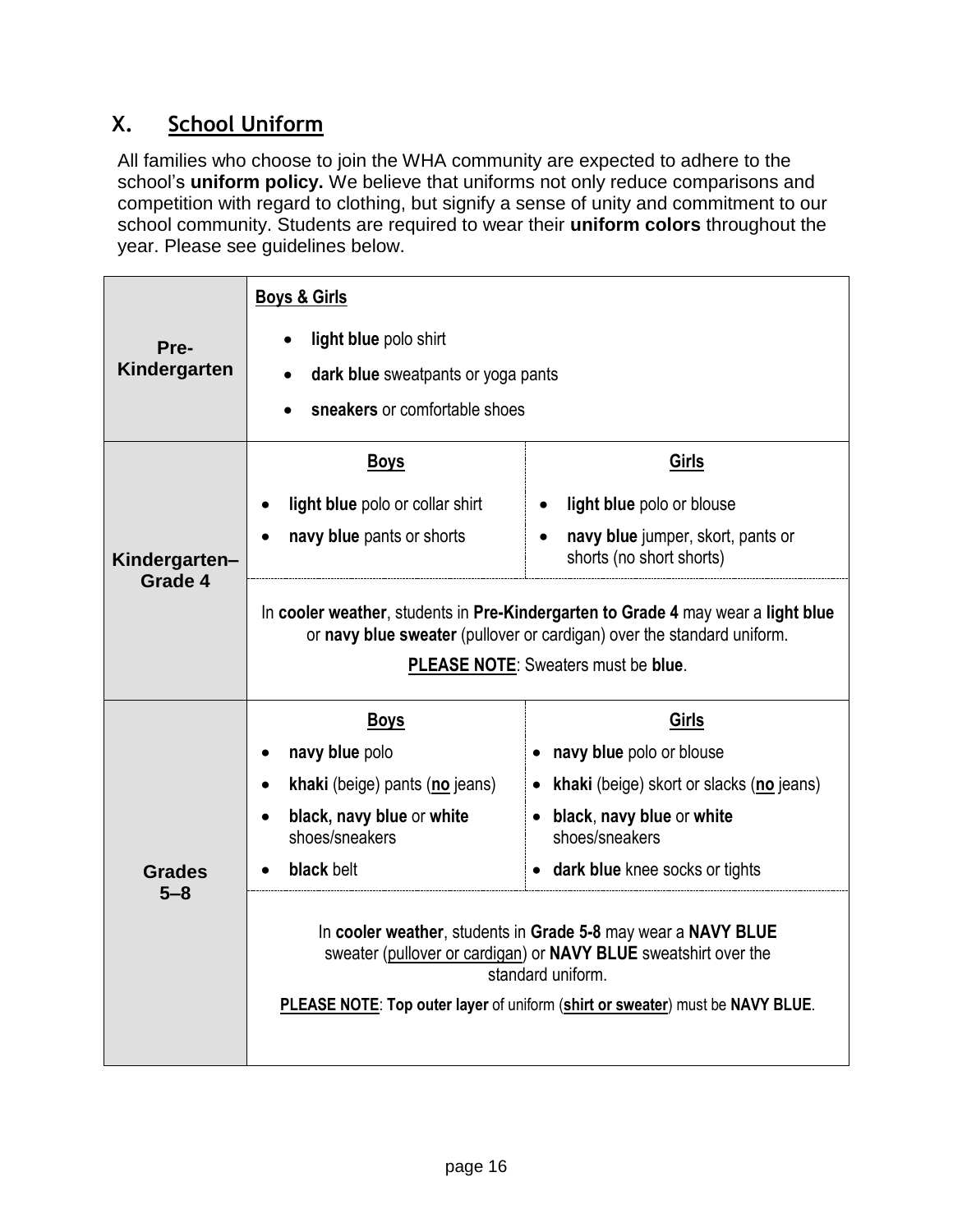## **XI. School Food**

Children must be well nourished in order to learn. Therefore, we encourage all families to provide healthy food choices for their children each day.

**Breakfast:** Pre-Kindergarten students arrive at 8:20 AM and have breakfast in the classroom. Breakfast is available to all other students from **7:50 AM to 8:15 AM**. If your child will eat breakfast at school, he or she should arrive no later than **8:00 AM.**

**Lunch:** Students may bring their own lunch or eat the food prepared by the school's dietary staff. Lunch periods are 50 minutes long, and include time for recess or free play after the children have eaten.

#### **Lunch Application Forms**

A lunch application form is given to each family at the beginning of the school year to determine whether your child qualifies for free lunch. **Whether or not your child will eat the school lunch it is important that all parents sign and return these forms, which have a significant impact on our school budget.**

**Snack:** In lower grade classes, students receive a snack break each day. Students may bring their own snacks or share a snack provided in the classroom. **We ask that parents not send any nut or peanut products, as some children suffer from severe allergies to these foods.** Please check ingredients carefully, since these products are often included in cookies, snack bars and other foods.

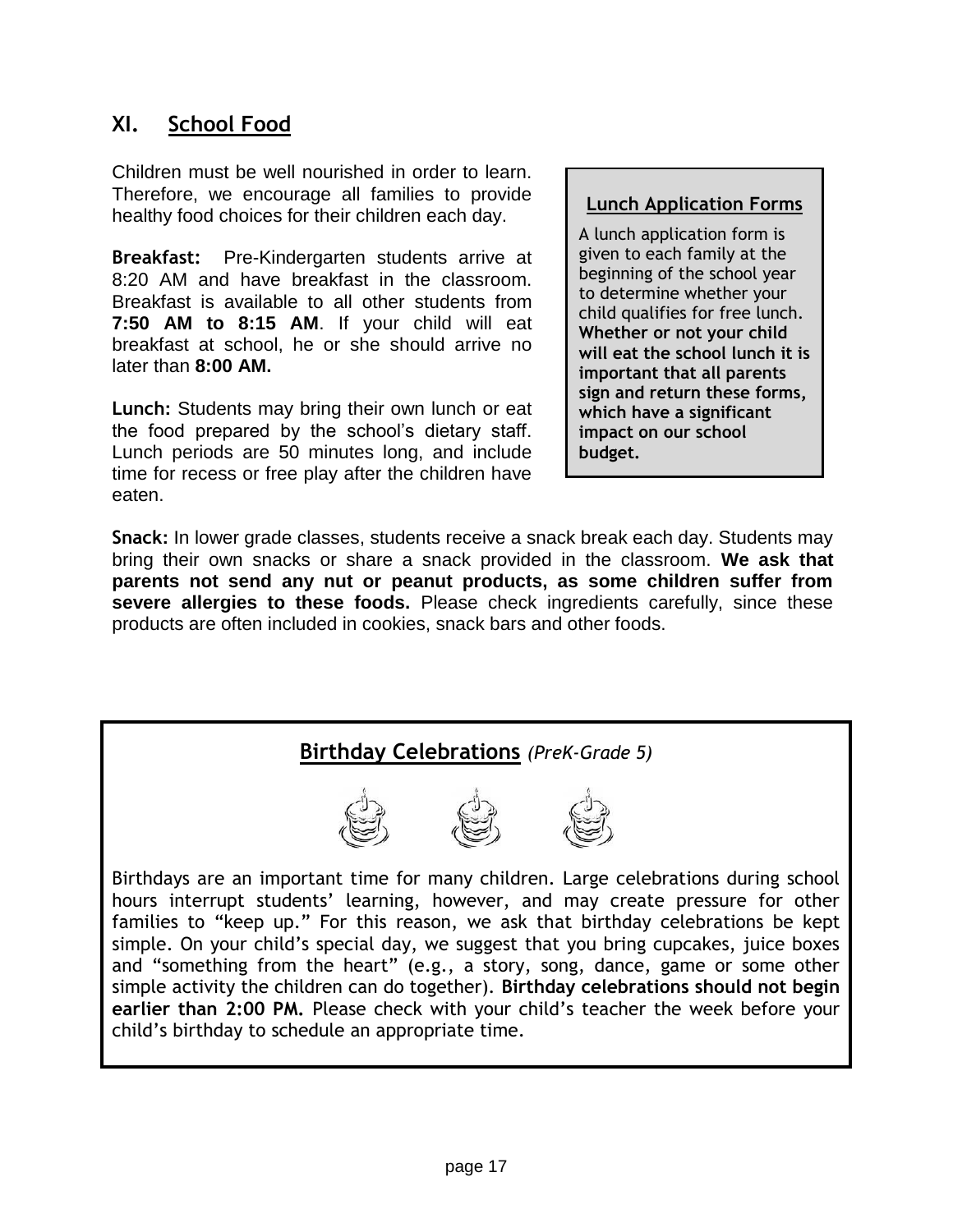## **XII. Health and Wellness**

Your child's health is of great importance to us. All families must submit recent medical and dental forms upon admission to the school, and all immunizations and screenings must be current with Department of Health requirements. **If your child has allergies, asthma or other medical conditions, it is important that you let the school know immediately.** If your child may require medication to be administered at school, please contact the school nurse and she will provide you with the necessary paperwork.

#### **When to Keep Your Child Home from School**:

We love to see your children every day! When your child is sick, however, it is important to keep him or her home from school. This not only benefits your child but other children and staff**. A child should be kept home from school if he or she has:**

- **A fever of 99.6 degrees or higher**: A child should be fever free (without medication) for 24 hours before returning to school.
- **Headache or Stomachache**: Please allow your child to rest at home until he or she feels well enough to return to school.
- **Vomiting or Diarrhea**: A child should stay home until it has been 24 hours after the last episode (without medication).
- $\sqrt{A}$  **A** "fresh" cold: A child should stay home if he or she has a runny nose with green or yellow discharge, or is suffering from excessive coughing or sneezing.
- **Severe cough**: A child should see a doctor to rule out serious illness before returning to school.
- $\sqrt{\phantom{a}}$  Sore Throat: A child should be tested for strep throat. If diagnosed with strep, he or she may return to school 24 hours after first antibiotic treatment begins.
- **Skin Rash, Infected Skin Patches, or Unusual Spots**: Please do not send your child to school until a doctor has examined him or her and determined whether or not the rash is contagious. \_\_\_\_\_\_\_\_\_\_\_\_\_\_\_\_\_\_\_\_\_
- **Conjunctivitis (Pink Eye)\*:** Please keep your child home until a doctor has examined him or her and determined when it is safe to return to school.
- $\sqrt{ }$  **Head Lice\*:** Please keep your child home until a doctor has examined him or her and determined when it is safe to return to school.
- $\sqrt{ }$  **Chicken Pox\*:** A child may return to school one week after the start of the rash and/or once all pox are scabbed over.

*\* Please notify the school immediately if your child has contracted any of these communicable diseases. If your child exhibits any of these conditions at school, he or she must be sent home in accordance with Department of Health regulations.*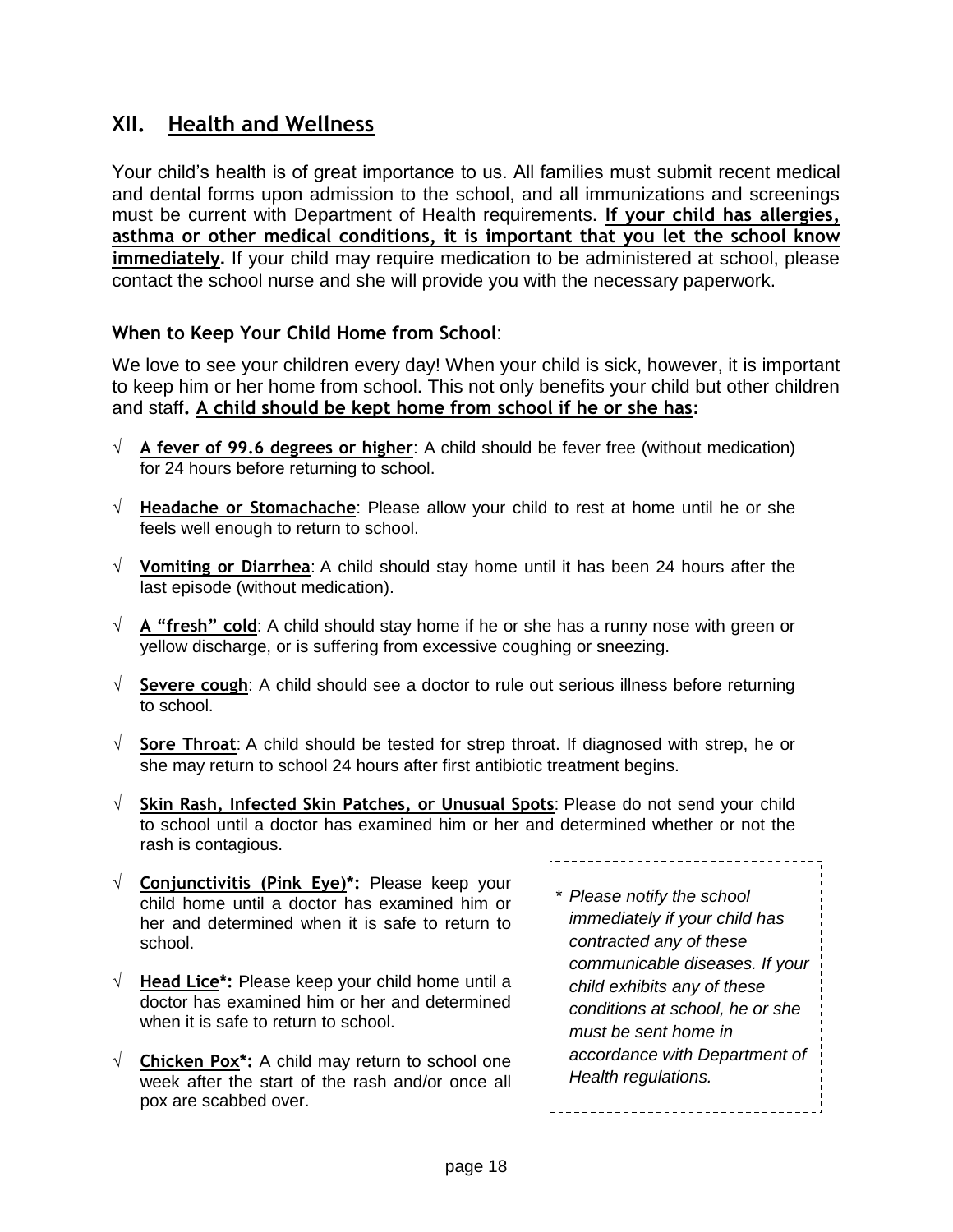#### **If your child must stay home from school:**

- $\sqrt{ }$  Please call the school office (212-304-3320) by **8:20 AM** to notify the staff that your child will be absent.
- $\sqrt{ }$  When the child returns to school, please write a note to the classroom teacher explaining the absence and submit a doctor's note if available.
- $\sqrt{ }$  If a child is absent from school for three consecutive days or more, a doctor's note is required.

#### **If your child becomes ill at school:**

If your child complains of being sick or does not look well after he or she reaches school, we will make every effort to contact you**.** 

In case of minor injury, the school nurse will provide care if needed and will call the parent or send a note home. If a child requires further attention, the nurse will notify you or your pediatrician. In case of emergency, if we cannot contact you, your child will be taken to the emergency room at the Columbia Presbyterian Medical Center.

#### **Emergency Contact Information**

It is **essential** that you provide the school with **up-to-date phone numbers** in case it is necessary to contact you. Please inform the main office **immediately** if any of your contact information changes.

If you have any questions about your child's health, you can contact your pediatrician, or call the school nurse at 212-304-3320.